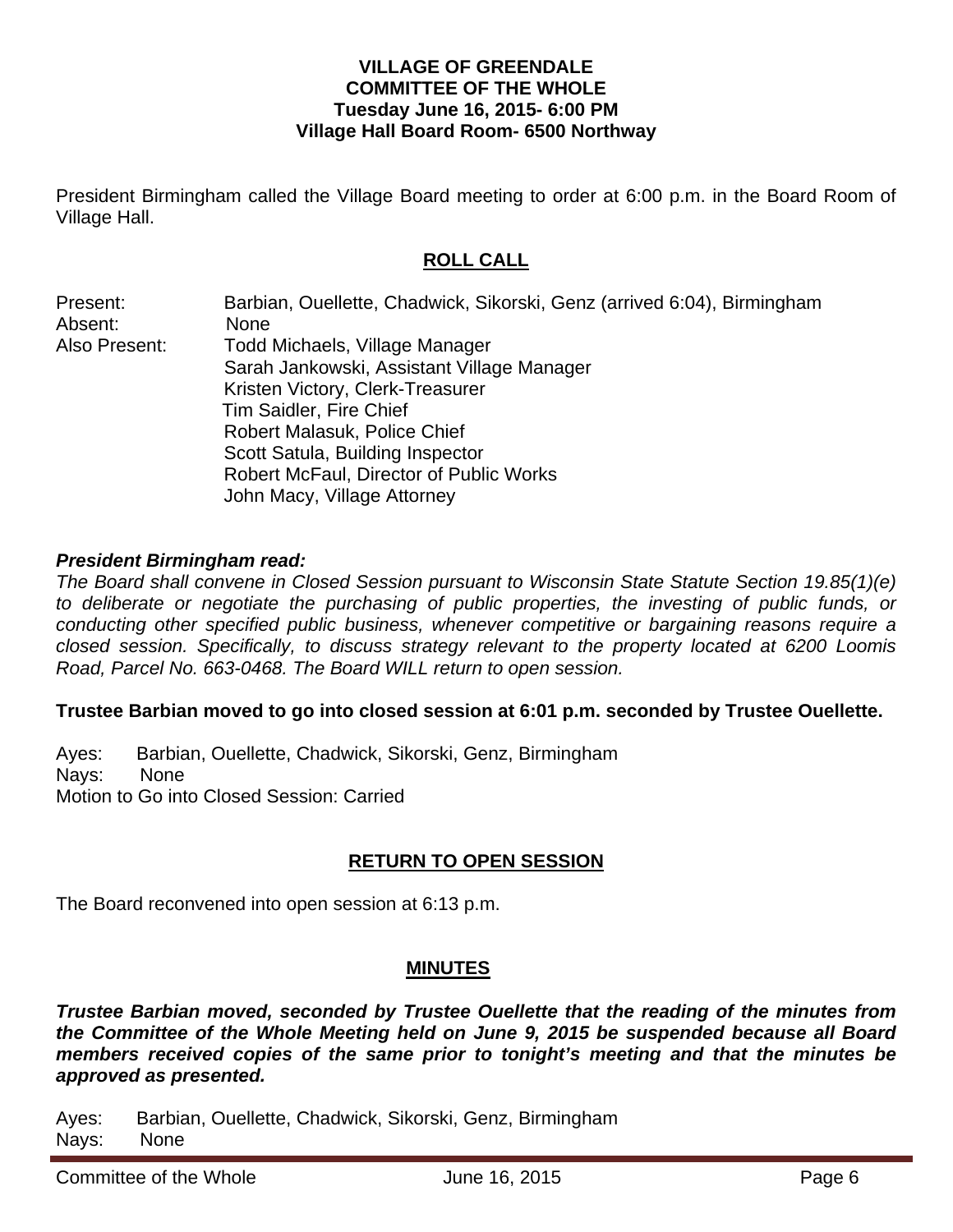## **CITIZENS' COMMENTS**

#### **None**

### **STANDING COMMITTEE REPORTS**

#### **A. Finance Committee**

**i. Consider recommending approval of Applications for Beverage Operator and Liquor Licenses (FC 15-12)** 

*The Finance Committee recommends and Trustee Barbian so FC 12-15 as listed moved seconded by Trustee Ouellette to refer the Board of Trustees the Beverage operator licenses as listed with the contingency that the one beverage operator who had not, would complete their training.* 

Ayes: Barbian, Ouellette, Chadwick, Sikorski, Genz, Birmingham Nays: NONE Abstain: NONE Motion to Approve: Carried

#### **ii. Discussion and necessary action to recommend the purchase a new ambulance for the Fire Department (FC 15-13)**

Chief Saidler presented the Fire departments request for a new ambulance. \$191,000 was budgeted in the 2015 budget. After numerous mechanical issues with the current ambulances, it is necessary to have a new reliable ambulance.

#### *Trustee Barbian moved to refer to the Village Board of approval of the purchase of a new Lifetime ambulance not to exceed \$191,000.00 with funds from the equipment reserve fund, seconded by Trustee Ouellette.*

Trustee Genz commented that it was great that the Village joined with Hales Corners to bid ambulances in order to get a cheaper price. Trustee Barbian stated, that he thinks keeping the old ambulances as a backup would be a safe idea. President Birmingham also commended them on getting a deal on the ambulance and asked what was not included in the bid price.

Ayes: Barbian, Ouellette, Chadwick, Sikorski, Genz, Birmingham Nays: None Motion to Approve: Carried

#### **iii. Discussion and necessary action to recommend the purchase a new computer network data storage device (FC 15-14)**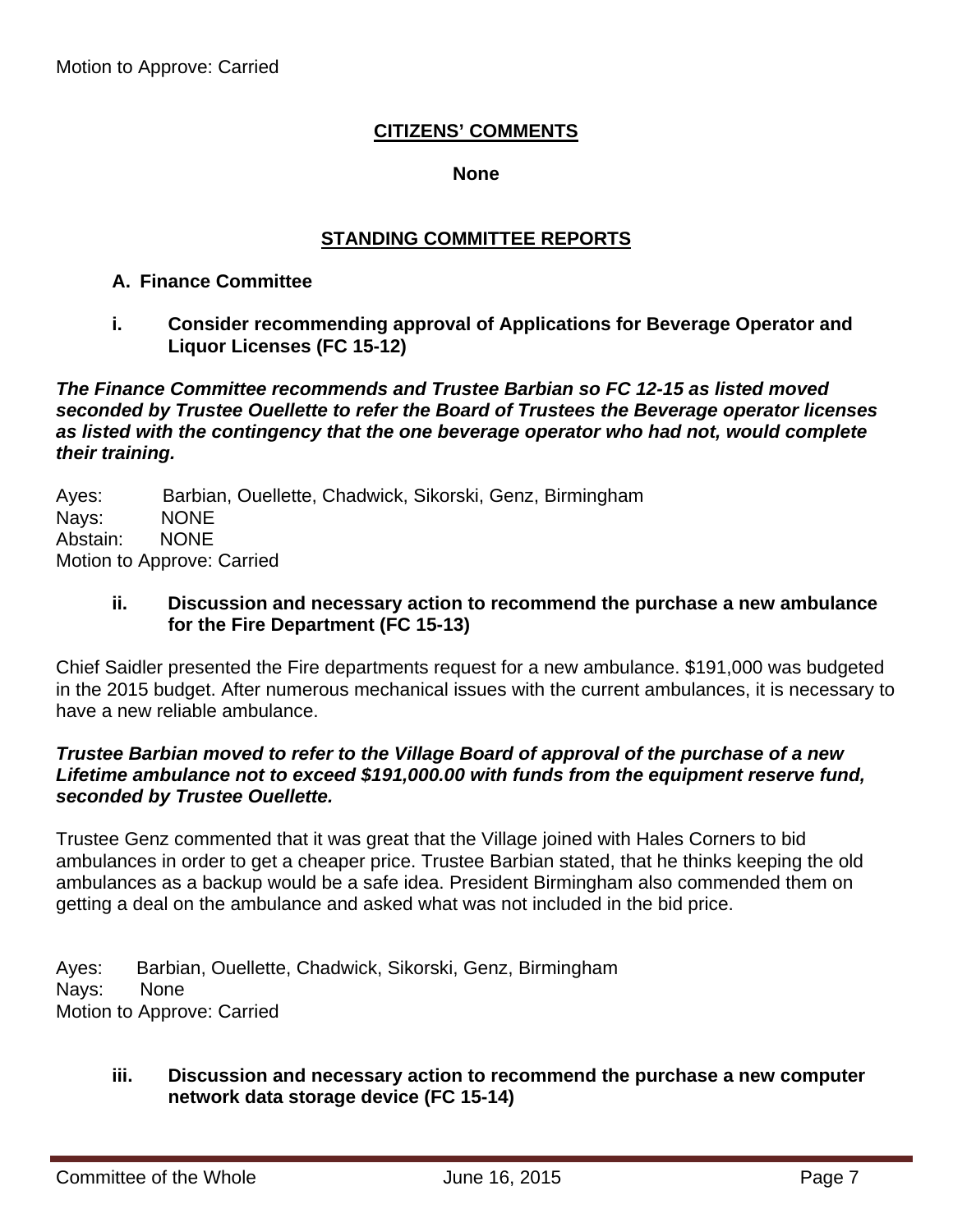Assistant Village Manager Jankowski presented the proposal to purchase a new computer network data storage device. The police used to use a different IT service and are now using the same as the rest of the Village. The IT provider has noted that the police is lacking in data storage. The Village would purchase the new storage device and give the police Village Hall's old device as Village Hall has more data to be stored.

*Trustee Barbian moved to refer to the Board the purchase of a new computer storage device not to exceed \$20,505.00, seconded by Trustee Ouellette.* 

Ayes: Barbian, Ouellette, Chadwick, Sikorski, Genz, Birmingham Nays: None Motion to Approve: Carried

## **B. Plan Commission-Trustee Chadwick**

**i. Special Use Building Permit to construct a 9,400 square foot medical office building at 6220 West Loomis Road (#15-12/PC 15-07)** 

*The Plan Commission recommends and Trustee Chadwick so moved, to approve referral to the Board, BOT 15-27 Special Use Building Permit to construct a 9,400 square foot medical office building at 6220 West Loomis Road. (15-12PC 15-07) as submitted and subject to the conditions in the Planning Consultants report dated May 29, 2015 with changes to item #7, to replace trees with shrubs and subject to the Village Engineers report, seconded by Trustee Barbian.* 

Ayes: Barbian, Ouellette, Chadwick, Sikorski, Genz, Birmingham Nays: None Motion to Approve: Carried

## **C. Library Board- Trustee Sikorski**

*Trustee Sikorski stated, they have an upcoming Author event they will be implementing the 3m cloud in the library and will be getting additional financial information from the Clerk Treasurers office.* 

- D. Public Works Committee Nothing
- E. Board of Health- Nothing
- F. Public Health, Welfare & Safety Nothing
- G. Park & Recreation Nothing

## **OLD BUSINESS**

# **A) 2015 Board and Committee Appointments and resignations**

President Birmingham brought forward Bernie Schroedl and Jackie Kraemer as appointed to the Plan Commission. Sally Chadwick brought forward Jane Kerwin as well. President Birmingham abstained from voting on the appointment to the Police and Fire Commission as his brother Jess was one of the candidates.